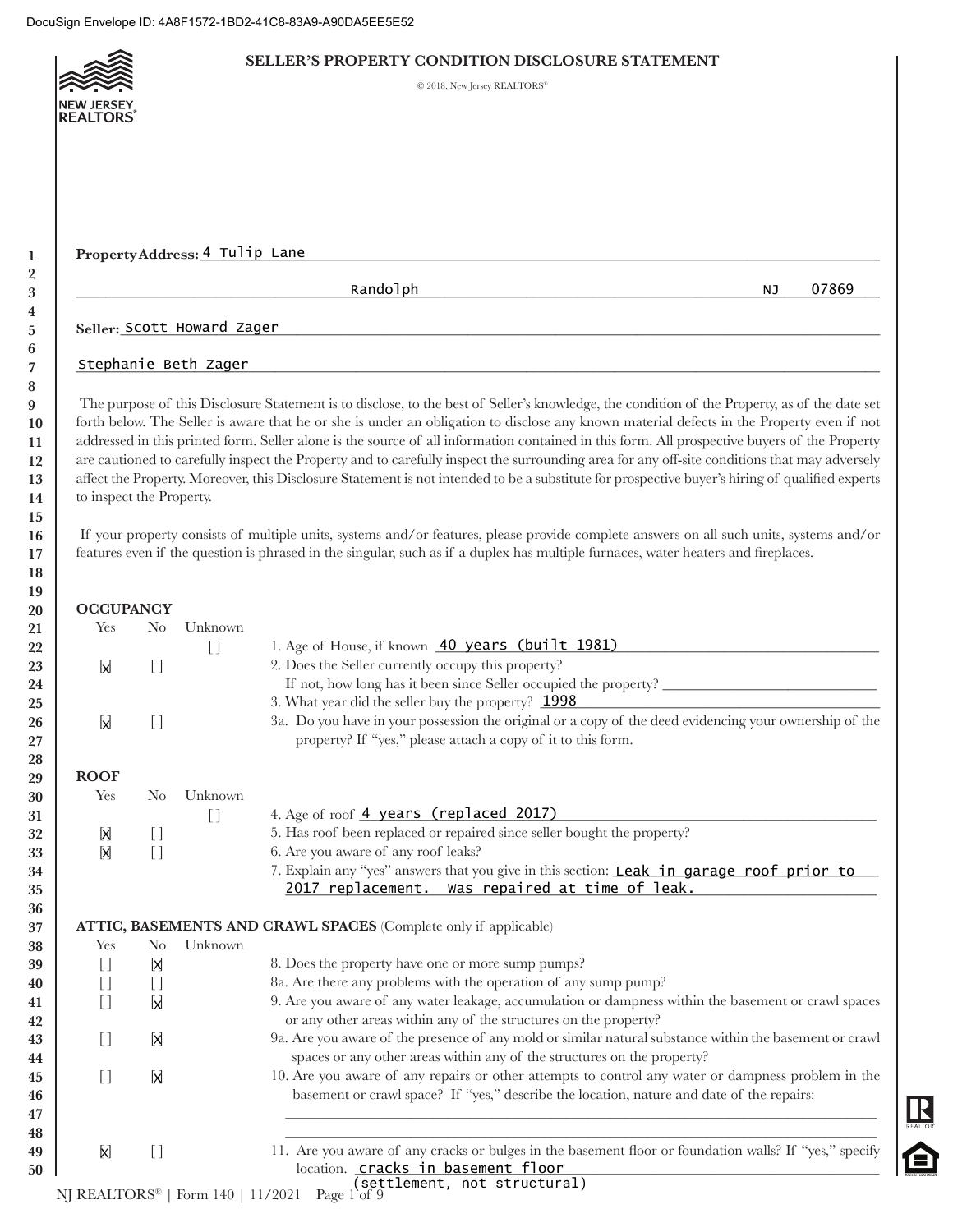|                   |                                   |                                        |                                        | DocuSign Envelope ID: 4A8F1572-1BD2-41C8-83A9-A90DA5EE5E52                                                                                                                                                                       |
|-------------------|-----------------------------------|----------------------------------------|----------------------------------------|----------------------------------------------------------------------------------------------------------------------------------------------------------------------------------------------------------------------------------|
| 51<br>52          | IJ                                | <b>N</b>                               |                                        | 12. Are you aware of any restrictions on how the attic may be used as a result of the manner in which<br>the attic or roof was constructed?                                                                                      |
| 53                | X)                                | $[$                                    |                                        | 13. Is the attic or house ventilated by: $\Box$ a whole house fan? $\Box$ an attic fan?                                                                                                                                          |
| 54                | $\begin{bmatrix} 1 \end{bmatrix}$ | <b>N</b>                               |                                        | 13a. Are you aware of any problems with the operation of such a fan?                                                                                                                                                             |
| 55                |                                   |                                        |                                        | 14. In what manner is access to the attic space provided?                                                                                                                                                                        |
| 56                |                                   |                                        |                                        | $\Box$ staircase $\Box$ pull down stairs $\Box$ crawl space with aid of ladder or other device                                                                                                                                   |
| 57                |                                   |                                        |                                        |                                                                                                                                                                                                                                  |
| 58                |                                   |                                        |                                        | 15. Explain any "yes" answers that you give in this section:                                                                                                                                                                     |
| 59                |                                   |                                        |                                        | Main attic is ventiated by an attic fan.                                                                                                                                                                                         |
| 60<br>61          |                                   |                                        |                                        |                                                                                                                                                                                                                                  |
| 62                |                                   |                                        |                                        | TERMITES/WOOD DESTROYING INSECTS, DRY ROT, PESTS                                                                                                                                                                                 |
| 63                | Yes                               | N <sub>0</sub>                         | Unknown                                |                                                                                                                                                                                                                                  |
| 64                | Ŋ                                 | $\begin{bmatrix} 1 \end{bmatrix}$      |                                        | 16. Are you aware of any termites/wood destroying insects, dry rot, or pests affecting the property?                                                                                                                             |
| 65<br>66          | X                                 | $\begin{bmatrix} 1 \end{bmatrix}$      |                                        | 17. Are you aware of any damage to the property caused by termites/wood destroying insects, dry rot,<br>or pests?                                                                                                                |
| 67                | Ŋ                                 | $\begin{array}{c} \square \end{array}$ |                                        | 18. If "yes," has work been performed to repair the damage?                                                                                                                                                                      |
| 68                | X                                 | $[$                                    |                                        | 19. Is your property under contract by a licensed pest control company? If "yes," state the name and                                                                                                                             |
| 69<br>70          |                                   |                                        |                                        | address of the licensed pest control company: Terminix, 408 The American Rd<br><u>Morris Plains, NJ</u>                                                                                                                          |
| 71                | X                                 | $\begin{array}{c} \square \end{array}$ |                                        | 20. Are you aware of any termite/pest control inspections or treatments performed on the property in                                                                                                                             |
| 72                |                                   |                                        |                                        | the past?                                                                                                                                                                                                                        |
| 73                |                                   |                                        |                                        | 21. Explain any "yes" answers that you give in this section:                                                                                                                                                                     |
| 74                |                                   |                                        |                                        | Carpenter bee damage to deck. Treated by Terminix and repaired.                                                                                                                                                                  |
| 75                |                                   |                                        |                                        | Mice in attic. Treated by terminix. Pest inspection in 1998.                                                                                                                                                                     |
| 76                |                                   |                                        | STRUCTURAL ITEMS                       |                                                                                                                                                                                                                                  |
| 77<br>78          | Yes                               | N <sub>0</sub>                         | Unknown                                |                                                                                                                                                                                                                                  |
| 79                | X                                 | $\begin{bmatrix} 1 \end{bmatrix}$      |                                        | 22. Are you aware of any movement, shifting, or other problems with walls, floors, or foundations,                                                                                                                               |
| 80                |                                   |                                        |                                        | including any restrictions on how any space, other than the attic or roof, may be used as a result of                                                                                                                            |
| 81                |                                   |                                        |                                        | the manner in which it was constructed?                                                                                                                                                                                          |
| 82                | $[ \ ]$                           | X                                      |                                        | 23. Are you aware if the property or any of the structures on it have ever been damaged by fire, smoke,                                                                                                                          |
| 83                |                                   |                                        |                                        | wind or flood?                                                                                                                                                                                                                   |
| 84                |                                   | $\mathbf{x}$ ]                         |                                        | 24. Are you aware of any fire retardant plywood used in the construction?                                                                                                                                                        |
| 85                |                                   | $\mathsf{A}$                           |                                        | 25. Are you aware of any current or past problems with driveways, walkways, patios, sinkholes, or                                                                                                                                |
| 86                |                                   |                                        |                                        | retaining walls on the property?                                                                                                                                                                                                 |
| 87<br>88          | <b>N</b>                          | $\begin{array}{c} \square \end{array}$ |                                        | 26. Are you aware of any present or past efforts made to repair any problems with the items in this<br>section?                                                                                                                  |
| 89<br>90          |                                   |                                        |                                        | 27. Explain any "yes" answers that you give in this section. Please describe the location and nature of the<br>problem.                                                                                                          |
| 91                |                                   |                                        |                                        | Basement wall foundation had cracks which were repaired by mason                                                                                                                                                                 |
| 92                |                                   |                                        |                                        | James Stafford, Celtic Masonry 908-844-7179<br>in 2021.                                                                                                                                                                          |
| 93                |                                   |                                        |                                        |                                                                                                                                                                                                                                  |
| 94<br>95          | Yes                               | N <sub>0</sub>                         | <b>ADDITIONS/REMODELS</b><br>Unknown   |                                                                                                                                                                                                                                  |
| 96                | X                                 | $\begin{array}{c} \square \end{array}$ |                                        | 28. Are you aware of any additions, structural changes or other alterations to the structures on the                                                                                                                             |
| 97                |                                   |                                        |                                        | property made by any present or past owners?                                                                                                                                                                                     |
| 98                | X                                 | $\begin{bmatrix} 1 \end{bmatrix}$      | $\begin{array}{c} \square \end{array}$ | 29. Were the proper building permits and approvals obtained? Explain any "yes" answers you give in this                                                                                                                          |
| 99                |                                   |                                        |                                        | section:                                                                                                                                                                                                                         |
| <b>100</b>        |                                   |                                        |                                        | wall between family room and sitting room / living room moved                                                                                                                                                                    |
| 101               |                                   |                                        |                                        | load bearing wall replaced with beam in ceiling; kitchen renovated                                                                                                                                                               |
| 102               |                                   |                                        |                                        |                                                                                                                                                                                                                                  |
| 103               |                                   |                                        | PLUMBING, WATER AND SEWAGE             |                                                                                                                                                                                                                                  |
| 104               | Yes                               | $\rm No$                               | Unknown                                |                                                                                                                                                                                                                                  |
| 105<br><b>106</b> |                                   |                                        |                                        | 30. What is the source of your drinking water?<br>$\boxtimes$ Public $\Box$ Community System $\Box$ Well on Property $\Box$ Other (explain)                                                                                      |
| 107               | $\begin{bmatrix} 1 \end{bmatrix}$ | $\begin{bmatrix} 1 \end{bmatrix}$      |                                        | 31. If your drinking water source is not public, have you performed any tests on the water?                                                                                                                                      |
| 108               |                                   |                                        |                                        | If so, when? $\frac{1}{2}$ is the set of the set of the set of the set of the set of the set of the set of the set of the set of the set of the set of the set of the set of the set of the set of the set of the set of the set |
| 109               |                                   |                                        |                                        | Attach a copy of or describe the results.                                                                                                                                                                                        |
| <b>110</b>        |                                   |                                        |                                        |                                                                                                                                                                                                                                  |
|                   |                                   |                                        |                                        |                                                                                                                                                                                                                                  |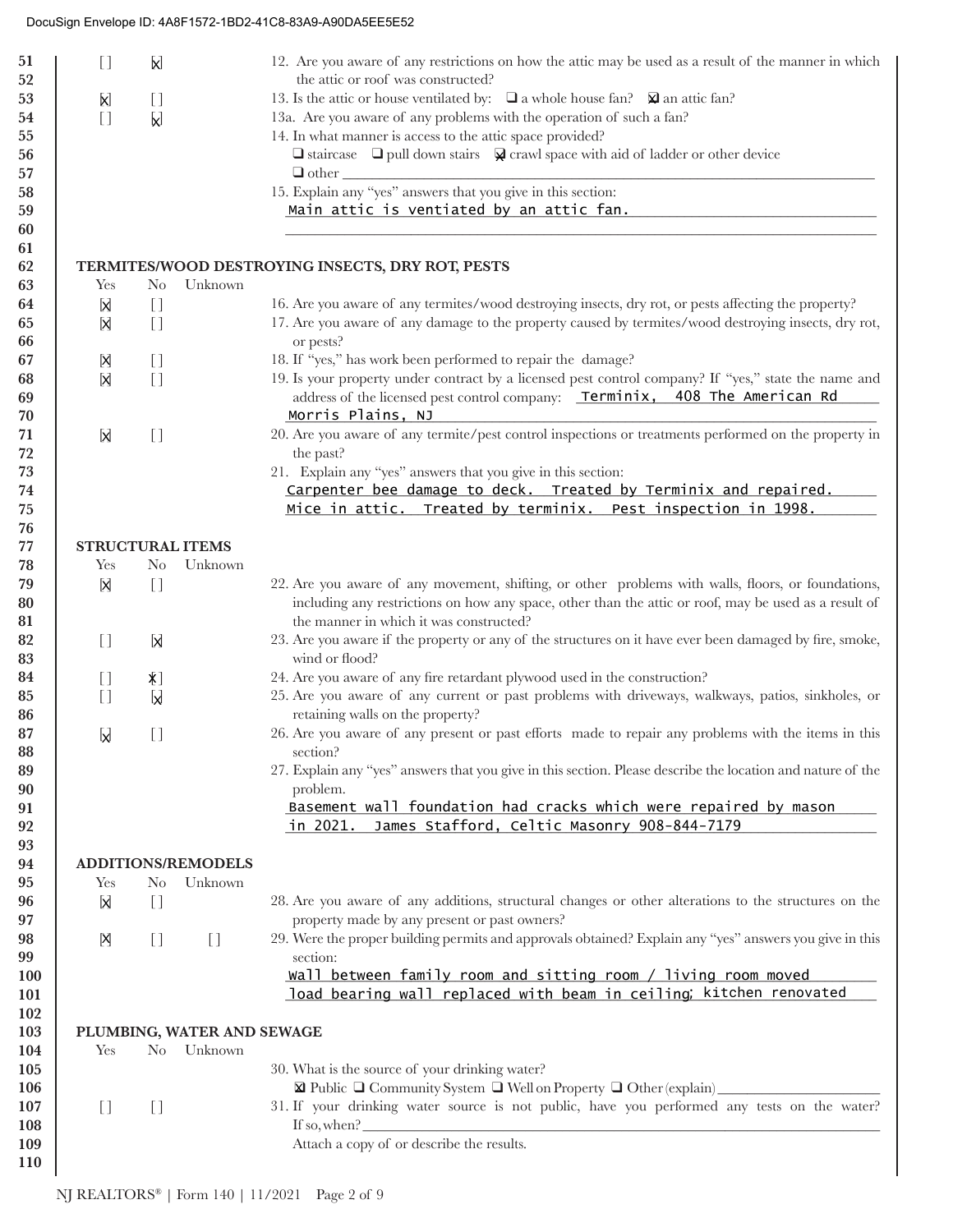| 111<br>112 | $[ \ ]$                                | N                                      | $[ \ ]$                                                                                                                                                                                                                                                                                                                                                                                                                                                                  | 32. Does the wastewater from any clothes washer, dishwasher, or other appliance discharge to any<br>location other than the sewer, septic, or other system that services the rest of the property? |
|------------|----------------------------------------|----------------------------------------|--------------------------------------------------------------------------------------------------------------------------------------------------------------------------------------------------------------------------------------------------------------------------------------------------------------------------------------------------------------------------------------------------------------------------------------------------------------------------|----------------------------------------------------------------------------------------------------------------------------------------------------------------------------------------------------|
| 113        |                                        |                                        | $[ \ ]$                                                                                                                                                                                                                                                                                                                                                                                                                                                                  |                                                                                                                                                                                                    |
| 114        |                                        |                                        | $[ \ ]$                                                                                                                                                                                                                                                                                                                                                                                                                                                                  | Location of well?                                                                                                                                                                                  |
| 115        | $\begin{bmatrix} 1 \end{bmatrix}$      | X                                      |                                                                                                                                                                                                                                                                                                                                                                                                                                                                          | 34. Do you have a softener, filter, or other water purification system? □ Leased □ Owned                                                                                                           |
| 116        |                                        |                                        |                                                                                                                                                                                                                                                                                                                                                                                                                                                                          | 35. What is the type of sewage system?                                                                                                                                                             |
| 117        |                                        |                                        |                                                                                                                                                                                                                                                                                                                                                                                                                                                                          | ⊠ Public Sewer □ Private Sewer □ Septic System □ Cesspool □ Other (explain): _______                                                                                                               |
| 118        | $\begin{bmatrix} 1 \end{bmatrix}$      | $[ \ ]$                                |                                                                                                                                                                                                                                                                                                                                                                                                                                                                          | 36. If you answered "septic system," have you ever had the system inspected to confirm that it is a true                                                                                           |
| 119        |                                        |                                        |                                                                                                                                                                                                                                                                                                                                                                                                                                                                          | septic system and not a cesspool?                                                                                                                                                                  |
| 120        |                                        |                                        | $[ \ ]$                                                                                                                                                                                                                                                                                                                                                                                                                                                                  |                                                                                                                                                                                                    |
| 121        |                                        |                                        |                                                                                                                                                                                                                                                                                                                                                                                                                                                                          |                                                                                                                                                                                                    |
| 122        |                                        |                                        | $[] \centering \includegraphics[width=0.47\textwidth]{images/TransY200211111110.pdf} \includegraphics[width=0.47\textwidth]{images/TransY2002111111111111.pdf} \includegraphics[width=0.47\textwidth]{images/TransY20021111111111111.pdf} \includegraphics[width=0.47\textwidth]{images/TransY200211111111111111.pdf} \includegraphics[width=0.47\textwidth]{images/TransY20021111111111111111.pdf} \includegraphics[width=0.47\textwidth]{images/TransY200211111111111$ | 38. When was the Septic System or Cesspool last cleaned and/or serviced?                                                                                                                           |
| 123        | $\begin{bmatrix} 1 \end{bmatrix}$      | [X                                     | $[ \ ]$                                                                                                                                                                                                                                                                                                                                                                                                                                                                  | 39. Are you aware of any abandoned Septic Systems or Cesspools on your property?                                                                                                                   |
| 124        | $[ \ ]$                                | $[ \ ]$                                | $[ \ ]$                                                                                                                                                                                                                                                                                                                                                                                                                                                                  | 39a. If "yes," is the closure in accordance with the municipality's ordinance? (explain):                                                                                                          |
| 125        |                                        |                                        |                                                                                                                                                                                                                                                                                                                                                                                                                                                                          |                                                                                                                                                                                                    |
| 126        | $[ \ ]$                                | [X                                     |                                                                                                                                                                                                                                                                                                                                                                                                                                                                          | 40. Are you aware of any leaks, backups, or other problems relating to any of the plumbing systems and                                                                                             |
| 127        |                                        |                                        |                                                                                                                                                                                                                                                                                                                                                                                                                                                                          | fixtures (including pipes, sinks, tubs and showers), or of any other water or sewage related problems?                                                                                             |
| 128        |                                        |                                        |                                                                                                                                                                                                                                                                                                                                                                                                                                                                          |                                                                                                                                                                                                    |
| 129        |                                        |                                        |                                                                                                                                                                                                                                                                                                                                                                                                                                                                          |                                                                                                                                                                                                    |
| 130        | $[ \ ]$                                | [X                                     |                                                                                                                                                                                                                                                                                                                                                                                                                                                                          | 41. Are you aware of any shut off, disconnected, or abandoned wells, underground water or sewage                                                                                                   |
| 131        |                                        |                                        |                                                                                                                                                                                                                                                                                                                                                                                                                                                                          | tanks, or dry wells on the property?                                                                                                                                                               |
| 132        | $[$                                    | [X                                     | $[ \ ]$                                                                                                                                                                                                                                                                                                                                                                                                                                                                  | 42. Is either the private water or sewage system shared? If "yes," explain: ________________________                                                                                               |
| 133        |                                        |                                        |                                                                                                                                                                                                                                                                                                                                                                                                                                                                          |                                                                                                                                                                                                    |
| 134        |                                        |                                        |                                                                                                                                                                                                                                                                                                                                                                                                                                                                          | 43. Water Heater: □ Electric □ Fuel Oil ⊠ Gas                                                                                                                                                      |
| 135        |                                        |                                        | $[ \ ]$                                                                                                                                                                                                                                                                                                                                                                                                                                                                  | Age of Water Heater 4 months (installed August 2021)                                                                                                                                               |
| 136        | $[$                                    | [X                                     |                                                                                                                                                                                                                                                                                                                                                                                                                                                                          | 43a. Are you aware of any problems with the water heater?                                                                                                                                          |
| 137        |                                        |                                        |                                                                                                                                                                                                                                                                                                                                                                                                                                                                          | 44. Explain any "yes" answers that you give in this section:                                                                                                                                       |
| 138        |                                        |                                        |                                                                                                                                                                                                                                                                                                                                                                                                                                                                          |                                                                                                                                                                                                    |
| 139        |                                        |                                        |                                                                                                                                                                                                                                                                                                                                                                                                                                                                          |                                                                                                                                                                                                    |
| 140        |                                        |                                        |                                                                                                                                                                                                                                                                                                                                                                                                                                                                          |                                                                                                                                                                                                    |
|            |                                        |                                        |                                                                                                                                                                                                                                                                                                                                                                                                                                                                          |                                                                                                                                                                                                    |
| 141        |                                        |                                        |                                                                                                                                                                                                                                                                                                                                                                                                                                                                          | HEATING AND AIR CONDITIONING                                                                                                                                                                       |
| 142        | Yes                                    | $\rm No$                               | Unknown                                                                                                                                                                                                                                                                                                                                                                                                                                                                  |                                                                                                                                                                                                    |
| 143        |                                        |                                        |                                                                                                                                                                                                                                                                                                                                                                                                                                                                          | 45. Type of Air Conditioning:                                                                                                                                                                      |
| 144        |                                        |                                        |                                                                                                                                                                                                                                                                                                                                                                                                                                                                          | $\boxtimes$ Central one zone $\Box$ Central multiple zone $\Box$ Wall/Window Unit $\Box$ None                                                                                                      |
| 145        |                                        |                                        |                                                                                                                                                                                                                                                                                                                                                                                                                                                                          | 46. List any areas of the house that are not air conditioned:                                                                                                                                      |
| 146        |                                        |                                        |                                                                                                                                                                                                                                                                                                                                                                                                                                                                          | Basement, Garage                                                                                                                                                                                   |
| 147        |                                        |                                        | $[] \centering \includegraphics[width=0.47\textwidth]{images/TransY200211111110.pdf} \includegraphics[width=0.47\textwidth]{images/TransY2002111111111111.pdf} \includegraphics[width=0.47\textwidth]{images/TransY20021111111111111.pdf} \includegraphics[width=0.47\textwidth]{images/TransY200211111111111111.pdf} \includegraphics[width=0.47\textwidth]{images/TransY20021111111111111111.pdf} \includegraphics[width=0.47\textwidth]{images/TransY200211111111111$ | 47. What is the age of Air Conditioning System? 10 years (replaced around 2011)                                                                                                                    |
| 148        |                                        |                                        |                                                                                                                                                                                                                                                                                                                                                                                                                                                                          | 48. Type of heat: $\Box$ Electric $\Box$ Fuel Oil $\Box$ Natural Gas $\Box$ Propane $\Box$ Unheated $\Box$ Other                                                                                   |
| 149        |                                        |                                        |                                                                                                                                                                                                                                                                                                                                                                                                                                                                          | 49. What is the type of heating system? (for example, forced air, hot water or base board, radiator, steam                                                                                         |
| 150        |                                        |                                        |                                                                                                                                                                                                                                                                                                                                                                                                                                                                          | heat) base board hot water                                                                                                                                                                         |
| 151        |                                        |                                        |                                                                                                                                                                                                                                                                                                                                                                                                                                                                          | 50. If it is a centralized heating system, is it one zone or multiple zones?                                                                                                                       |
| 152        |                                        |                                        |                                                                                                                                                                                                                                                                                                                                                                                                                                                                          | Two Zones (1st floor, 2nd floor)                                                                                                                                                                   |
| 153        |                                        |                                        | $[ \ ]$                                                                                                                                                                                                                                                                                                                                                                                                                                                                  | 51. Age of furnace 18 years (replaced around to 200B) t service: Sept 2021                                                                                                                         |
| 154        |                                        |                                        |                                                                                                                                                                                                                                                                                                                                                                                                                                                                          | 52. List any areas of the house that are not heated:                                                                                                                                               |
| 155        |                                        |                                        |                                                                                                                                                                                                                                                                                                                                                                                                                                                                          | Basement, Garage                                                                                                                                                                                   |
| 156        | $\begin{array}{c} \square \end{array}$ | <b>X</b>                               | $\begin{array}{c} \square \end{array}$                                                                                                                                                                                                                                                                                                                                                                                                                                   | 53. Are you aware of any tanks on the property, either above or underground, used to store fuel or other                                                                                           |
| 157        |                                        |                                        |                                                                                                                                                                                                                                                                                                                                                                                                                                                                          | substances?                                                                                                                                                                                        |
| 158        | $[ \ ]$                                | $\begin{array}{c} \square \end{array}$ |                                                                                                                                                                                                                                                                                                                                                                                                                                                                          | 54. If tank is not in use, do you have a closure certificate?                                                                                                                                      |
| 159        | $[ \ ]$                                | X)                                     |                                                                                                                                                                                                                                                                                                                                                                                                                                                                          | 55. Are you aware of any problems with any items in this section? If "yes," explain:                                                                                                               |
| 160        |                                        |                                        |                                                                                                                                                                                                                                                                                                                                                                                                                                                                          |                                                                                                                                                                                                    |
| 161        |                                        |                                        |                                                                                                                                                                                                                                                                                                                                                                                                                                                                          |                                                                                                                                                                                                    |
| 162        |                                        |                                        |                                                                                                                                                                                                                                                                                                                                                                                                                                                                          | WOODBURNING STOVE OR FIREPLACE                                                                                                                                                                     |
| 163        | Yes                                    | $\rm No$                               | Unknown                                                                                                                                                                                                                                                                                                                                                                                                                                                                  |                                                                                                                                                                                                    |
| 164        | Ķ]                                     | $[ \ ]$                                |                                                                                                                                                                                                                                                                                                                                                                                                                                                                          | 56. Do you have $\Box$ wood burning stove? $\Box$ fireplace? $\Box$ insert? $\Box$ other                                                                                                           |
| 165        | K)                                     | $[ \ ]$                                |                                                                                                                                                                                                                                                                                                                                                                                                                                                                          | 56a. Is it presently usable?                                                                                                                                                                       |
| 166        | $[ \ ]$                                | $[ \ ]$                                | $\begin{array}{c} \square \end{array}$                                                                                                                                                                                                                                                                                                                                                                                                                                   | 57. If you have a fireplace, when was the flue last cleaned? 2021                                                                                                                                  |
| 167        | $[ \ ]$                                | $[ \ ]$                                | $[ \ ]$                                                                                                                                                                                                                                                                                                                                                                                                                                                                  | 57a. Was the flue cleaned by a professional or non-professional? Professional                                                                                                                      |
| 168        | $[ \ ]$                                | <b>X</b>                               | $[ \ ]$                                                                                                                                                                                                                                                                                                                                                                                                                                                                  | 58. Have you obtained any required permits for any such item?                                                                                                                                      |
| 169<br>170 | $[$                                    | <b>X</b>                               |                                                                                                                                                                                                                                                                                                                                                                                                                                                                          | 59. Are you aware of any problems with any of these items? If "yes," please explain:<br>Fireplace, chimney and associated components to                                                            |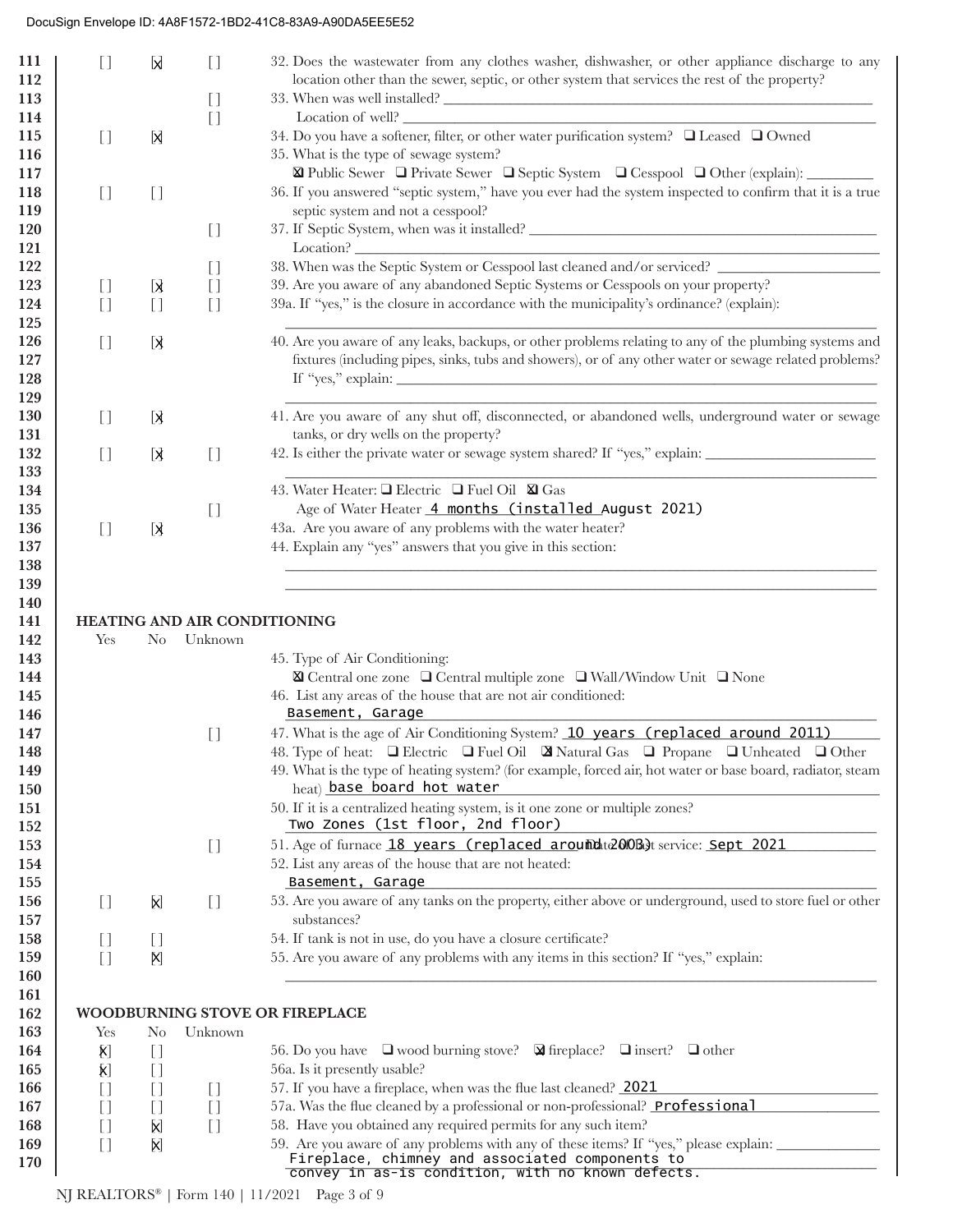| 171        |                                        |                | <b>ELECTRICAL SYSTEM</b>               |                                                                                                                                                                                                                                     |
|------------|----------------------------------------|----------------|----------------------------------------|-------------------------------------------------------------------------------------------------------------------------------------------------------------------------------------------------------------------------------------|
| 172        | Yes                                    | $\rm No$       | Unknown                                |                                                                                                                                                                                                                                     |
| 173<br>174 |                                        |                |                                        | 60. What type of wiring is in this structure? $\mathbb Q$ Copper $\Box$ Aluminum $\Box$ Other $\Box$ Unknown<br>61. What amp service does the property have? $\Box$ 60 $\Box$ 100 $\Box$ 150 $\Box$ 200 $\Box$ Other $\Box$ Unknown |
| 175        | $\begin{bmatrix} 1 \end{bmatrix}$      | IJ             | $\begin{bmatrix} 1 \end{bmatrix}$      | 62. Does it have 240 volt service? Which are present <b>Q</b> Circuit Breakers, <b>Q</b> Fuses or <b>Q</b> Both?                                                                                                                    |
| 176        | $\begin{bmatrix} 1 \end{bmatrix}$      | X              |                                        | 63. Are you aware of any additions to the original service?                                                                                                                                                                         |
| 177        |                                        |                |                                        | If "yes," were the additions done by a licensed electrician? Name and address:                                                                                                                                                      |
| 178        |                                        |                |                                        |                                                                                                                                                                                                                                     |
|            |                                        |                |                                        |                                                                                                                                                                                                                                     |
| 179<br>180 |                                        |                |                                        | 64. If "yes," were proper building permits and approvals obtained?                                                                                                                                                                  |
|            | $\begin{bmatrix} 1 \end{bmatrix}$      | IJ             | $\begin{bmatrix} 1 \end{bmatrix}$      |                                                                                                                                                                                                                                     |
| 181        | $\begin{bmatrix} 1 \end{bmatrix}$      | X              |                                        | 65. Are you aware of any wall switches, light fixtures or electrical outlets in need of repair?                                                                                                                                     |
| 182        |                                        |                |                                        | 66. Explain any "yes" answers you give in this section:                                                                                                                                                                             |
| 183        |                                        |                |                                        |                                                                                                                                                                                                                                     |
| 184        |                                        |                |                                        |                                                                                                                                                                                                                                     |
| 185        |                                        |                |                                        |                                                                                                                                                                                                                                     |
| 186        |                                        |                |                                        | LAND (SOILS, DRAINAGE AND BOUNDARIES)                                                                                                                                                                                               |
| 187        | Yes                                    | N <sub>0</sub> | Unknown                                |                                                                                                                                                                                                                                     |
| 188        | $\begin{bmatrix} 1 \end{bmatrix}$      | [X             |                                        | 67. Are you aware of any fill or expansive soil on the property?                                                                                                                                                                    |
| 189        | $[ \ ]$                                | [X             |                                        | 68. Are you aware of any past or present mining operations in the area in which the property is located?                                                                                                                            |
| <b>190</b> | $[ \ ]$                                | [X             |                                        | 69. Is the property located in a flood hazard zone?                                                                                                                                                                                 |
| 191        | $[ \ ]$                                | [X             |                                        | 70. Are you aware of any drainage or flood problems affecting the property?                                                                                                                                                         |
| 192        | $[ \ ]$                                | [X             | $\begin{array}{c} \square \end{array}$ | 71. Are there any areas on the property which are designated as protected wetlands?                                                                                                                                                 |
| 193        | X                                      | $[ \ ]$        |                                        | 72. Are you aware of any encroachments, utility easements, boundary line disputes, or drainage or                                                                                                                                   |
| 194        |                                        |                |                                        | other easements affecting the property?                                                                                                                                                                                             |
| 195        | $[$                                    | [X             |                                        | 73. Are there any water retention basins on the property or the adjacent properties?                                                                                                                                                |
| 196        | $[ \ ]$                                | $\lambda$      |                                        | 74. Are you aware if any part of the property is being claimed by the State of New Jersey as land                                                                                                                                   |
| 197        |                                        |                |                                        | presently or formerly covered by tidal water (Riparian claim or lease grant)? Explain:                                                                                                                                              |
| 198        |                                        |                |                                        |                                                                                                                                                                                                                                     |
| 199        |                                        |                |                                        |                                                                                                                                                                                                                                     |
| 200        | $\begin{bmatrix} 1 \end{bmatrix}$      | [X             |                                        | 75. Are you aware of any shared or common areas (for example, driveways, bridges, docks, walls,                                                                                                                                     |
| 201        |                                        |                |                                        | bulkheads, etc.) or maintenance agreements regarding the property?                                                                                                                                                                  |
| 202        |                                        |                |                                        | 76. Explain any "yes" answers to the preceding questions in this section:                                                                                                                                                           |
| 203        |                                        |                |                                        | Utility (sewer) easement through front yard. ATT easement                                                                                                                                                                           |
| 204        |                                        |                |                                        | through front yard                                                                                                                                                                                                                  |
| 205        | $\begin{array}{c} \square \end{array}$ | [X             |                                        | 77. Do you have a survey of the property?                                                                                                                                                                                           |
| 206        |                                        |                |                                        |                                                                                                                                                                                                                                     |
| 207        |                                        |                | <b>ENVIRONMENTAL HAZARDS</b>           |                                                                                                                                                                                                                                     |
| 208        | Yes                                    | N <sub>0</sub> | Unknown                                |                                                                                                                                                                                                                                     |
| 209        | $[$                                    | [X             |                                        | 78. Have you received any written notification from any public agency or private concern informing you that                                                                                                                         |
| 210        |                                        |                |                                        | the property is adversely affected, or may be adversely affected, by a condition that exists on a property in                                                                                                                       |
| 211        |                                        |                |                                        | the vicinity of this property? If "yes," attach a copy of any such notice currently in your possession.                                                                                                                             |
| 212        | $\begin{bmatrix} 1 \end{bmatrix}$      | [X             |                                        | 78a. Are you aware of any condition that exists on any property in the vicinity which adversely affects,                                                                                                                            |
| 213        |                                        |                |                                        | or has been identified as possibly adversely affecting, the quality or safety of the air, soil, water, and/                                                                                                                         |
| 214        |                                        |                |                                        | or physical structures present on this property? If "yes," explain:                                                                                                                                                                 |
| 215        |                                        |                |                                        |                                                                                                                                                                                                                                     |
| 216        |                                        |                |                                        |                                                                                                                                                                                                                                     |
| 217        |                                        |                |                                        | 79. Are you aware of any underground storage tanks (UST) or toxic substances now or previously                                                                                                                                      |
|            | $\begin{array}{c} \square \end{array}$ | [X             |                                        |                                                                                                                                                                                                                                     |
| 218        |                                        |                |                                        | present on this property or adjacent property (structure or soil), such as polychlorinated biphenyl                                                                                                                                 |
| 219        |                                        |                |                                        | (PCB), solvents, hydraulic fluid, petro-chemicals, hazardous wastes, pesticides, chromium, thorium,                                                                                                                                 |
| 220        |                                        |                |                                        | lead or other hazardous substances in the soil? If "yes," explain:                                                                                                                                                                  |
| 221        |                                        |                |                                        |                                                                                                                                                                                                                                     |
| 222        |                                        |                |                                        |                                                                                                                                                                                                                                     |
| 223        | $\begin{bmatrix} 1 \end{bmatrix}$      | [X]            |                                        | 80. Are you aware if any underground storage tank has been tested?                                                                                                                                                                  |
| 224        |                                        |                |                                        | (Attach a copy of each test report or closure certificate if available).                                                                                                                                                            |
| 225        | $[$                                    | [X]            | $[ \ ]$                                | 81. Are you aware if the property has been tested for the presence of any other toxic substances, such                                                                                                                              |
| 226        |                                        |                |                                        | as lead-based paint, urea-formaldehyde foam insulation, asbestos-containing materials, or others?                                                                                                                                   |
| 227        |                                        |                |                                        | (Attach copy of each test report if available).                                                                                                                                                                                     |
| 228        |                                        |                |                                        | 82. If "yes" to any of the above, explain:                                                                                                                                                                                          |
| 229        |                                        |                |                                        |                                                                                                                                                                                                                                     |
| 230        |                                        |                |                                        |                                                                                                                                                                                                                                     |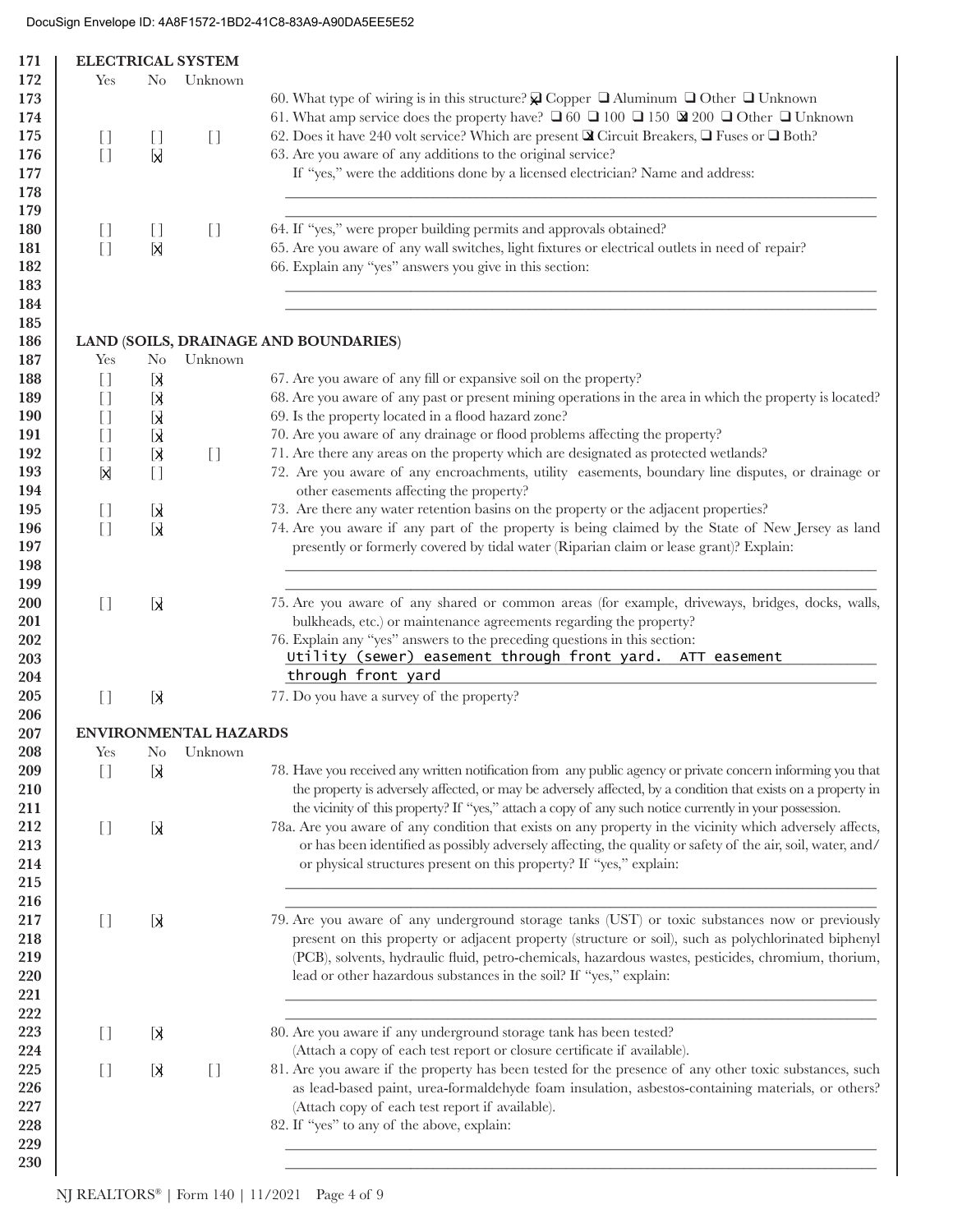| 231<br>232 | IJ                                     | IJ                                     |                                        | 82a. If "yes" to any of the above, were any actions taken to correct the problem? Explain:                                                                                                    |
|------------|----------------------------------------|----------------------------------------|----------------------------------------|-----------------------------------------------------------------------------------------------------------------------------------------------------------------------------------------------|
| 233<br>234 | $\begin{array}{c} \square \end{array}$ | X                                      | $\begin{array}{c} \square \end{array}$ | 83. Is the property in a designated Airport Safety Zone?                                                                                                                                      |
| 235<br>236 |                                        |                                        |                                        | DEED RESTRICTIONS, SPECIAL DESIGNATIONS, HOMEOWNERS ASSOCIATION/CONDOMINIUMS                                                                                                                  |
| 237        | <b>AND CO-OPS</b>                      |                                        |                                        |                                                                                                                                                                                               |
| 238        | Yes                                    | N <sub>0</sub>                         | Unknown                                |                                                                                                                                                                                               |
| 239        | $\begin{array}{c} \square \end{array}$ | X                                      |                                        | 84. Are you aware if the property is subject to any deed restrictions or other limitations on how it may                                                                                      |
| 240        |                                        |                                        |                                        | be used due to its being situated within a designated historic district, or a protected area like the                                                                                         |
| 241        |                                        |                                        |                                        | New Jersey Pinelands, or its being subject to similar legal authorities other than typical local zoning                                                                                       |
| 242        |                                        |                                        |                                        | ordinances?                                                                                                                                                                                   |
| 243        | $\begin{bmatrix} 1 \end{bmatrix}$      | X                                      |                                        | 85. Is the property part of a condominium or other common interest ownership plan?                                                                                                            |
| 244        | $[ \ ]$                                | $[ \ ]$                                |                                        | 85a. If so, is the property subject to any covenants, conditions, or restrictions as a result of its being part                                                                               |
| 245        |                                        |                                        |                                        | of a condominium or other form of common interest ownership?<br>86. As the owner of the property, are you required to belong to a condominium association or homeowners                       |
| 246<br>247 | $\begin{array}{c} \square \end{array}$ | K                                      |                                        | association, or other similar organization or property owners?                                                                                                                                |
| 248        | $[ \ ]$                                | $\left[\!\left[ \right]\!\right]$      |                                        | 86a. If so, what is the Association's name and telephone number?                                                                                                                              |
| 249        |                                        |                                        |                                        |                                                                                                                                                                                               |
| 250        | $[ \ ]$                                | $\begin{array}{c} \square \end{array}$ | $\begin{array}{c} \square \end{array}$ | 86b. If so, are there any dues or assessments involved?                                                                                                                                       |
| 251        |                                        |                                        |                                        | If "yes," how much? $\_$                                                                                                                                                                      |
| 252        | $[ \ ]$                                | $\begin{array}{c} \square \end{array}$ |                                        | 87. Are you aware of any defect, damage, or problem with any common elements or common areas that                                                                                             |
| 253        |                                        |                                        |                                        | materially affects the property?                                                                                                                                                              |
| 254        | $\begin{array}{c} \square \end{array}$ | I)                                     |                                        | 88. Are you aware of any condition or claim which may result in an increase in assessments or fees?                                                                                           |
| 255<br>256 | $[ ]$                                  | $[ \ ]$                                | $\begin{array}{c} \square \end{array}$ | 89. Since you purchased the property, have there been any changes to the rules or by-laws of the<br>Association that impact the property?                                                     |
| 257        |                                        |                                        |                                        | 90. Explain any "yes" answers you give in this section:                                                                                                                                       |
| 258        |                                        |                                        |                                        |                                                                                                                                                                                               |
| 259        |                                        |                                        |                                        |                                                                                                                                                                                               |
| 260        |                                        |                                        |                                        |                                                                                                                                                                                               |
| 261        | <b>MISCELLANEOUS</b>                   |                                        |                                        |                                                                                                                                                                                               |
| 262        | Yes                                    | N <sub>0</sub>                         | Unknown                                |                                                                                                                                                                                               |
| 263<br>264 | $\begin{array}{c} \square \end{array}$ | [X                                     |                                        | 91. Are you aware of any existing or threatened legal action affecting the property or any condominium<br>or homeowners association to which you, as an owner, belong?                        |
| 265        | $\begin{bmatrix} 1 \end{bmatrix}$      | [X                                     |                                        | 92. Are you aware of any violations of Federal, State or local laws or regulations relating to this property?                                                                                 |
| 266        | $[ \ ]$                                | $\lambda$                              |                                        | 93. Are you aware of any zoning violations, encroachments on adjacent properties, non-conforming                                                                                              |
| 267        |                                        |                                        |                                        | uses, or set-back violations relating to this property? If so, please state whether the condition is pre-                                                                                     |
| 268        |                                        |                                        |                                        | existing non-conformance to present day zoning or a violation to zoning and/or land use laws.                                                                                                 |
| 269        |                                        |                                        |                                        |                                                                                                                                                                                               |
| 270        |                                        |                                        |                                        |                                                                                                                                                                                               |
| 271<br>272 | $\begin{array}{c} \square \end{array}$ | [X                                     |                                        | 94. Are you aware of any public improvement, condominium or homeowner association assessments<br>against the property that remain unpaid? Are you aware of any violations of zoning, housing, |
| 273        |                                        |                                        |                                        | building, safety or fire ordinances that remain uncorrected?                                                                                                                                  |
| 274        | <b>X</b>                               | $[ \ ]$                                | $\begin{array}{c} \square \end{array}$ | 95. Are there mortgages, encumbrances or liens on this property?                                                                                                                              |
| 275        | $[ \ ]$                                | [X                                     |                                        | 95a. Are you aware of any reason, including a defect in title, that would prevent you from conveying                                                                                          |
| 276        |                                        |                                        |                                        | clear title?                                                                                                                                                                                  |
| 277        | $\begin{bmatrix} 1 \end{bmatrix}$      | [X                                     |                                        | 96. Are you aware of any material defects to the property, dwelling, or fixtures which are not disclosed                                                                                      |
| 278        |                                        |                                        |                                        | elsewhere on this form? (A defect is "material," if a reasonable person would attach importance                                                                                               |
| 279        |                                        |                                        |                                        | to its existence or non-existence in deciding whether or how to proceed in the transaction.)                                                                                                  |
| 280<br>281 |                                        |                                        |                                        |                                                                                                                                                                                               |
| 282        | $\begin{array}{c} \square \end{array}$ | [X]                                    |                                        | 97. Other than water and sewer charges, utility and cable tv fees, your local property taxes, any special                                                                                     |
| 283        |                                        |                                        |                                        | assessments and any association dues or membership fees, are there any other fees that you pay on                                                                                             |
| 284        |                                        |                                        |                                        | an ongoing basis with respect to this property, such as garbage collection fees?                                                                                                              |
| 285        |                                        |                                        |                                        | 98. Explain any other "yes" answers you give in this section:                                                                                                                                 |
| 286        |                                        |                                        |                                        | 95. Mortgage                                                                                                                                                                                  |
| 287        |                                        |                                        |                                        |                                                                                                                                                                                               |
| 288        |                                        |                                        |                                        |                                                                                                                                                                                               |
| 289<br>290 |                                        |                                        |                                        |                                                                                                                                                                                               |
|            |                                        |                                        |                                        |                                                                                                                                                                                               |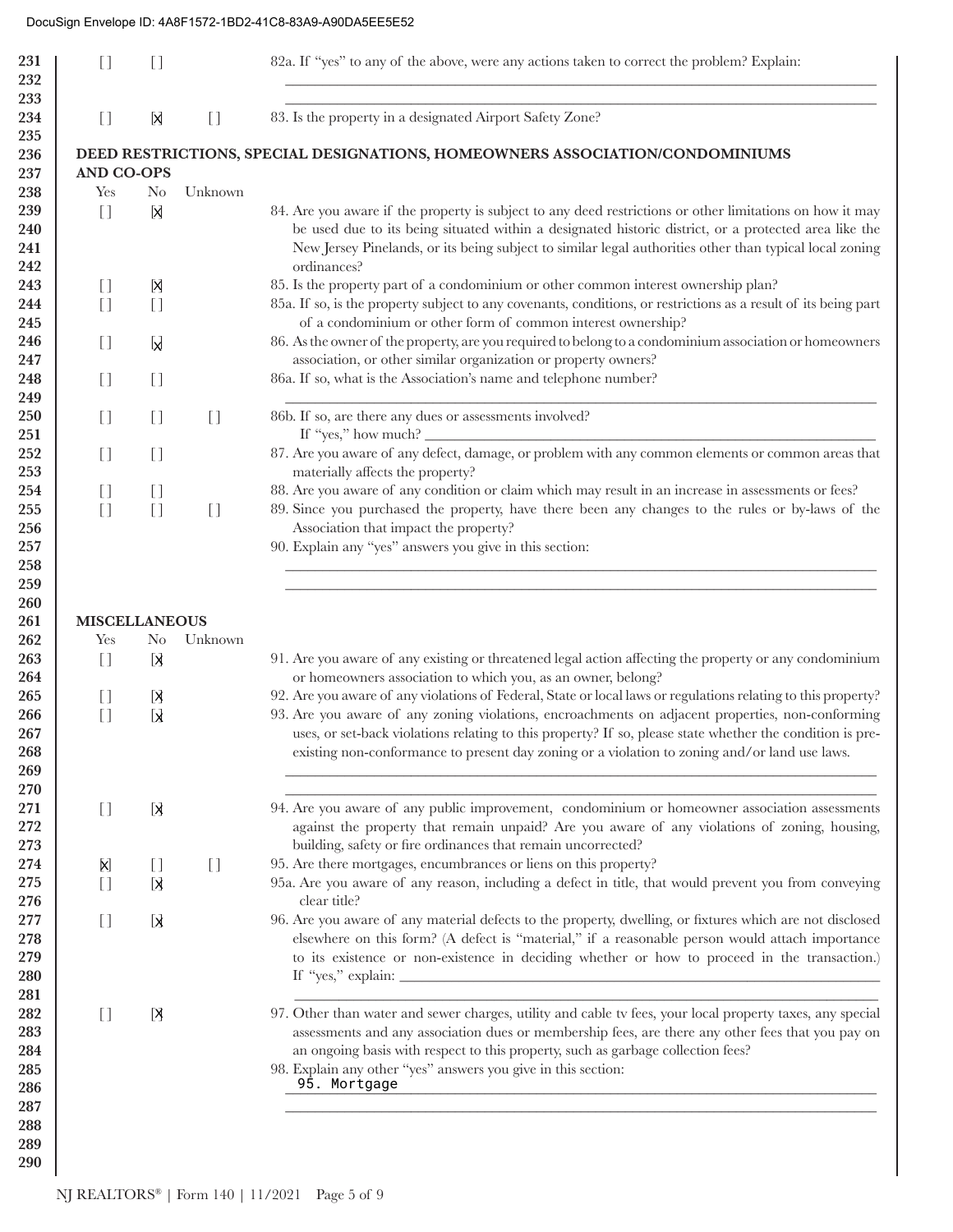| 291 |                                              |                                               | <b>RADON GAS</b> Instructions to Owners |                                                                                                         |                                                                                                                                                                  |  |  |  |  |
|-----|----------------------------------------------|-----------------------------------------------|-----------------------------------------|---------------------------------------------------------------------------------------------------------|------------------------------------------------------------------------------------------------------------------------------------------------------------------|--|--|--|--|
| 292 |                                              |                                               |                                         |                                                                                                         | By law (N.J.S.A. 26:2D-73), a property owner who has had his or her property tested or treated for radon gas may require that information                        |  |  |  |  |
| 293 |                                              |                                               |                                         |                                                                                                         | about such testing and treatment be kept confidential until the time that the owner and a buyer enter into a contract of sale, at which time                     |  |  |  |  |
| 294 |                                              |                                               |                                         |                                                                                                         | a copy of the test results and evidence of any subsequent mitigation or treatment shall be provided to the buyer. The law also provides that                     |  |  |  |  |
| 295 |                                              |                                               |                                         |                                                                                                         | owners may waive, in writing, this right of confidentiality. As the owner(s) of this property, do you wish to waive this right?                                  |  |  |  |  |
| 296 | Yes                                          | N <sub>o</sub>                                |                                         |                                                                                                         |                                                                                                                                                                  |  |  |  |  |
| 297 | $[ \ ]$                                      | $\mathsf{X}$                                  |                                         | SHZ                                                                                                     | $\frac{\mathcal{SBL}}{\text{Initials}}$                                                                                                                          |  |  |  |  |
| 298 |                                              |                                               |                                         |                                                                                                         |                                                                                                                                                                  |  |  |  |  |
| 299 |                                              |                                               |                                         |                                                                                                         |                                                                                                                                                                  |  |  |  |  |
| 300 |                                              |                                               |                                         |                                                                                                         | If you responded "yes," answer the following questions. If you responded "no," proceed to the next section.                                                      |  |  |  |  |
| 301 |                                              |                                               |                                         |                                                                                                         |                                                                                                                                                                  |  |  |  |  |
| 302 | Yes                                          | N <sub>0</sub>                                | Unknown                                 |                                                                                                         |                                                                                                                                                                  |  |  |  |  |
| 303 | $[ \ ]$                                      | $[ \ ]$                                       |                                         |                                                                                                         | 99. Are you aware if the property has been tested for radon gas? (Attach a copy of each test report if                                                           |  |  |  |  |
| 304 |                                              |                                               |                                         |                                                                                                         | available.)                                                                                                                                                      |  |  |  |  |
| 305 | $[ \ ]$                                      | $[$                                           |                                         | 100. Are you aware if the property has been treated in an effort to mitigate the presence of radon gas? |                                                                                                                                                                  |  |  |  |  |
| 306 |                                              |                                               |                                         |                                                                                                         | (If "yes," attach a copy of any evidence of such mitigation or treatment.)                                                                                       |  |  |  |  |
| 307 | $[ \ ]$                                      | $[$                                           |                                         |                                                                                                         | 101. Is radon remediation equipment now present in the property?                                                                                                 |  |  |  |  |
| 308 | $[ \ ]$                                      | $[ \ ]$                                       |                                         |                                                                                                         | 101a. If "yes," is such equipment in good working order?                                                                                                         |  |  |  |  |
| 309 |                                              |                                               |                                         |                                                                                                         |                                                                                                                                                                  |  |  |  |  |
| 310 |                                              |                                               |                                         |                                                                                                         |                                                                                                                                                                  |  |  |  |  |
| 311 |                                              |                                               | MAJOR APPLIANCES AND OTHER ITEMS        |                                                                                                         |                                                                                                                                                                  |  |  |  |  |
| 312 |                                              |                                               |                                         |                                                                                                         | The terms of any final contract executed by the seller shall be controlling as to what appliances or other items, if any, shall be included                      |  |  |  |  |
| 313 |                                              |                                               |                                         |                                                                                                         | in the sale of the property. Which of the following items are present in the property? (For items that are not present, indicate "not                            |  |  |  |  |
| 314 | applicable.")                                |                                               |                                         |                                                                                                         |                                                                                                                                                                  |  |  |  |  |
| 315 |                                              |                                               |                                         |                                                                                                         |                                                                                                                                                                  |  |  |  |  |
| 316 | Yes                                          | N <sub>0</sub>                                | Unknown                                 | N/A                                                                                                     |                                                                                                                                                                  |  |  |  |  |
| 317 | $\mathsf{K}]$                                | $[ \ ]$                                       |                                         | $\begin{bmatrix} 1 \end{bmatrix}$                                                                       | 102. Electric Garage Door Opener                                                                                                                                 |  |  |  |  |
| 318 | $\mathsf{K}]$                                | $[ \ ]$                                       |                                         | $\begin{bmatrix} 1 \end{bmatrix}$                                                                       | 102a. If "yes," are they reversible? Number of Transmitters 4 (2 for each garage)                                                                                |  |  |  |  |
| 319 | $\mathbf{k}$                                 | $[ ]$                                         | $[$                                     | $\lceil$                                                                                                | 103. Smoke Detectors                                                                                                                                             |  |  |  |  |
| 320 |                                              |                                               |                                         |                                                                                                         | □ Battery □ Electric ■ Both How many $6$<br><u> 1980 - Johann Barn, mars ann an t-Amhain Aonaich an t-Aonaich an t-Aonaich ann an t-Aonaich ann an t-Aonaich</u> |  |  |  |  |
| 321 |                                              |                                               |                                         |                                                                                                         | <b>Example 3</b> Carbon Monoxide Detectors How many 2                                                                                                            |  |  |  |  |
| 322 |                                              |                                               |                                         |                                                                                                         | Location Family Room, Upstairs hall                                                                                                                              |  |  |  |  |
| 323 | $[ \ ]$                                      | X)                                            |                                         | $[ \ ]$                                                                                                 | 104. With regard to the above items, are you aware that any item is not in working order?                                                                        |  |  |  |  |
| 324 |                                              |                                               |                                         |                                                                                                         | 104a. If "yes," identify each item that is not in working order or defective and explain the nature                                                              |  |  |  |  |
| 325 |                                              |                                               |                                         |                                                                                                         |                                                                                                                                                                  |  |  |  |  |
| 326 |                                              |                                               |                                         |                                                                                                         |                                                                                                                                                                  |  |  |  |  |
| 327 |                                              |                                               |                                         |                                                                                                         |                                                                                                                                                                  |  |  |  |  |
| 328 |                                              |                                               |                                         | $[ \ ]$                                                                                                 | 105. ■ In-ground pool ■ Above-ground pool ■ Pool Heater ■ Spa/Hot Tub                                                                                            |  |  |  |  |
| 329 | $\begin{bmatrix} 1 \end{bmatrix}$<br>$[ \ ]$ | X<br>$[ \ ]$                                  |                                         | M                                                                                                       | 105a. Were proper permits and approvals obtained?                                                                                                                |  |  |  |  |
| 330 | []                                           | $[ \ ]$                                       | $\Box$                                  | $\mathbf{x}$ ]                                                                                          | 105b. Are you aware of any leaks or other defects with the filter or the walls or other structural or                                                            |  |  |  |  |
| 331 |                                              |                                               |                                         |                                                                                                         | mechanical components of the pool or spa/hot tub?                                                                                                                |  |  |  |  |
| 332 | $\begin{bmatrix} 1 \end{bmatrix}$            | $\left[\begin{array}{c} 1 \end{array}\right]$ |                                         | $\mathbf{x}$ ]                                                                                          | 105c. If an in-ground pool, are you aware of any water seeping behind the walls of the pool?                                                                     |  |  |  |  |
| 333 |                                              |                                               |                                         |                                                                                                         | 106. Indicate which of the following may be included in the sale? (Indicate Y for yes N for no.)                                                                 |  |  |  |  |
| 334 |                                              |                                               |                                         |                                                                                                         | $\lceil x \rceil$ Refrigerator                                                                                                                                   |  |  |  |  |
| 335 |                                              |                                               |                                         |                                                                                                         | $[\chi]$ Range                                                                                                                                                   |  |  |  |  |
| 336 |                                              |                                               |                                         |                                                                                                         | [X] Microwave Oven                                                                                                                                               |  |  |  |  |
| 337 |                                              |                                               |                                         |                                                                                                         | $\left[\chi\right]$ Dishwasher                                                                                                                                   |  |  |  |  |
| 338 |                                              |                                               |                                         |                                                                                                         | [ ] Trash Compactor                                                                                                                                              |  |  |  |  |
| 339 |                                              |                                               |                                         |                                                                                                         | [ ] Garbage Disposal                                                                                                                                             |  |  |  |  |
| 340 |                                              |                                               |                                         |                                                                                                         | [] In-Ground Sprinkler System                                                                                                                                    |  |  |  |  |
| 341 |                                              |                                               |                                         |                                                                                                         | [ ] Central Vacuum System                                                                                                                                        |  |  |  |  |
| 342 |                                              |                                               |                                         |                                                                                                         | [X] Security System                                                                                                                                              |  |  |  |  |
| 343 |                                              |                                               |                                         |                                                                                                         | $\left[\mathsf{x}\right]$ Washer                                                                                                                                 |  |  |  |  |
| 344 |                                              |                                               |                                         |                                                                                                         | $[\chi]$ Dryer                                                                                                                                                   |  |  |  |  |
| 345 |                                              |                                               |                                         |                                                                                                         | $\lceil \ \rceil$ Intercom                                                                                                                                       |  |  |  |  |
| 346 |                                              |                                               |                                         |                                                                                                         | $[\chi]$ Other [See attached Additional Addendum]                                                                                                                |  |  |  |  |
| 347 |                                              |                                               |                                         |                                                                                                         | 107. Of those that may be included, is each in working order?                                                                                                    |  |  |  |  |
| 348 | <b>K</b>                                     | $[ \ ]$                                       | $\begin{array}{c} \square \end{array}$  |                                                                                                         | If "no," identify each item not in working order, explain the nature of the problem:                                                                             |  |  |  |  |
| 349 |                                              |                                               |                                         |                                                                                                         |                                                                                                                                                                  |  |  |  |  |
|     |                                              |                                               |                                         |                                                                                                         |                                                                                                                                                                  |  |  |  |  |
| 350 |                                              |                                               |                                         |                                                                                                         |                                                                                                                                                                  |  |  |  |  |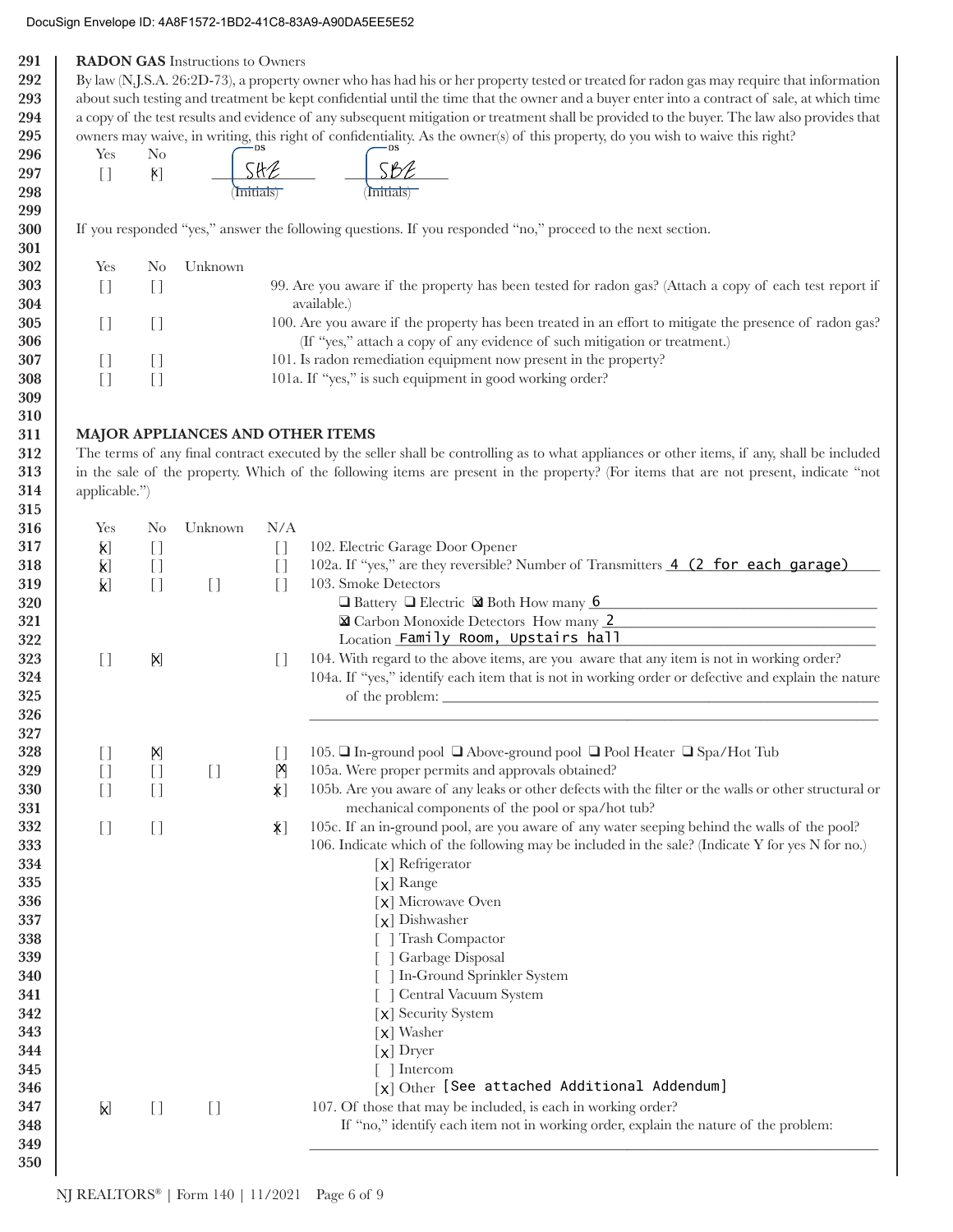#### 351 **SOLAR PANEL SYSTEMS** 352

353

354

355

By completing this section, Seller is acknowledging that the Property is serviced by a Solar Panel System, which means a system of solar panels designed to absorb the sunlight as a source of energy for generating electricity or heating, any and all inverters, net meter, wiring, roof supports and any other equipment pertaining to the Solar Panels (collectively, the "Solar Panel System"). This information may be used, among other purposes, to prepare a Solar Panel Addendum to be affixed to and made a part of a contract of sale for the Property.

| Yes                                                                         | N <sub>0</sub>                    | Unknown                                |                                                                                                                                                                                                                                                                                                                |
|-----------------------------------------------------------------------------|-----------------------------------|----------------------------------------|----------------------------------------------------------------------------------------------------------------------------------------------------------------------------------------------------------------------------------------------------------------------------------------------------------------|
|                                                                             |                                   | $[ \ ]$                                | 108. When was the Solar Panel System Installed? _________________________________                                                                                                                                                                                                                              |
| $[ \ ]$                                                                     | $[ \ ]$                           | $[ \ ]$                                | 109. Are SRECs available from the Solar Panel System?                                                                                                                                                                                                                                                          |
|                                                                             |                                   | $[ \ ]$                                | 109a. If SRECs are available, when will the SRECs expire? _______________________                                                                                                                                                                                                                              |
| $\begin{array}{c} \square \end{array}$                                      | $\begin{bmatrix} 1 \end{bmatrix}$ | $\begin{bmatrix} 1 \end{bmatrix}$      | 110. Is there any storage capacity on your Property for the Solar Panel System?                                                                                                                                                                                                                                |
| $[ \ ]$                                                                     | $\begin{bmatrix} 1 \end{bmatrix}$ |                                        | 111. Are you aware of any defects in or damage to any component of the Solar Panel System? If yes,                                                                                                                                                                                                             |
|                                                                             |                                   |                                        | 112. Choose one of the following three options:                                                                                                                                                                                                                                                                |
| $[ \ ]$                                                                     |                                   |                                        | 112a. The Solar Panel System is financed under a power purchase agreement or other type of financing<br>arrangement which requires me/us to make periodic payments to a Solar Panel System provider<br>in order to acquire ownership of the Solar Panel System ("PPA")? If yes, proceed to Section A<br>below. |
| $\begin{bmatrix} 1 \end{bmatrix}$<br>$\begin{array}{c} \square \end{array}$ |                                   |                                        | 112b. The Solar Panel System is the subject of a lease agreement. If yes, proceed to <b>Section B</b> below.<br>112c. I/we own the Solar Panel System outright. If yes, you do not have to answer any further questions.                                                                                       |
|                                                                             |                                   |                                        | SECTION A - THE SOLAR PANEL SYSTEM IS SUBJECT TO A PPA                                                                                                                                                                                                                                                         |
|                                                                             |                                   | $\begin{array}{c} \square \end{array}$ | 113. What is the current periodic payment amount? \$                                                                                                                                                                                                                                                           |
|                                                                             |                                   | $[ \ ]$                                | 114. What is the frequency of the periodic payments (check one)? $\Box$ Monthly $\Box$ Quarterly                                                                                                                                                                                                               |
|                                                                             |                                   | $[ \ ]$                                | 115. What is the expiration date of the PPA, which is when you will become the owner of the Solar Panel                                                                                                                                                                                                        |
| $\begin{bmatrix} 1 \end{bmatrix}$                                           | $[ \ ]$                           |                                        | 116. Is there a balloon payment that will become due on or before the PPA Expiration Date?                                                                                                                                                                                                                     |
|                                                                             |                                   | $[ \ ]$                                | 117. If there is a balloon payment, what is the amount? \$                                                                                                                                                                                                                                                     |
|                                                                             |                                   |                                        | 118. Choose one of the following three options:                                                                                                                                                                                                                                                                |
| $\begin{bmatrix} 1 \end{bmatrix}$                                           |                                   |                                        | 118a. Buyer will assume my/our obligations under the PPA at Closing.                                                                                                                                                                                                                                           |
| $[ ]$                                                                       |                                   |                                        | 118b. I/we will pay off or otherwise obtain cancellation of the PPA as of the Closing so that the Solar                                                                                                                                                                                                        |
|                                                                             |                                   |                                        | Panel System can be included in the sale free and clear.                                                                                                                                                                                                                                                       |
| $[ \ ]$                                                                     |                                   |                                        | 118c. I/we will remove the Solar Panel System from the Property and pay off or otherwise obtain<br>cancellation of the PPA as of the Closing.                                                                                                                                                                  |
|                                                                             |                                   |                                        | SECTION B - THE SOLAR PANEL SYSTEM IS SUBJECT TO A LEASE                                                                                                                                                                                                                                                       |
|                                                                             |                                   | $\begin{array}{c} \square \end{array}$ | 119. What is the current periodic lease payment amount? \$                                                                                                                                                                                                                                                     |
|                                                                             |                                   | $\begin{array}{c} \square \end{array}$ | 120. What is the frequency of the periodic lease payments (check one)? $\Box$ Monthly $\Box$ Quarterly                                                                                                                                                                                                         |
|                                                                             |                                   | $[$                                    | 121. What is the expiration date of the lease? _________________________________                                                                                                                                                                                                                               |
|                                                                             |                                   |                                        | 122. Choose one of the following two options:                                                                                                                                                                                                                                                                  |
| $\begin{bmatrix} 1 \end{bmatrix}$                                           |                                   |                                        | 122a. Buyer will assume our obligations under the lease at Closing.                                                                                                                                                                                                                                            |
| $[ \ ]$                                                                     |                                   |                                        | 122b. I/we will obtain an early termination of the lease and will remove the Solar Panel System prior to<br>Closing.                                                                                                                                                                                           |
|                                                                             |                                   |                                        | SECTION C - THE SOLAR PANEL SYSTEM IS SUBJECT TO ENERGY CERTIFICATE(S)                                                                                                                                                                                                                                         |
| $\begin{bmatrix} 1 \end{bmatrix}$                                           | $\begin{bmatrix} \end{bmatrix}$   | $\begin{array}{c} \square \end{array}$ | 123. Are Solar Transition Renewable Energy Certifiates ("TRECs") available from the Solar Panel<br>System?                                                                                                                                                                                                     |
|                                                                             |                                   | $\begin{array}{c} \square \end{array}$ | 123a. If TRECs are available, when will the TRECs expire? _______________________                                                                                                                                                                                                                              |
| $\begin{bmatrix} 1 \end{bmatrix}$                                           | $[ \ ]$                           | $[ \ ]$                                | 124. Are Solar Renewable Energy Certifiates IIs ("SREC IIs") available from the Solar Panel System?                                                                                                                                                                                                            |
|                                                                             |                                   | $[$                                    | 124a. If SREC IIs are available, when will the SREC IIs expire? _________________                                                                                                                                                                                                                              |
| <b>LEAD PLUMBING</b>                                                        |                                   |                                        |                                                                                                                                                                                                                                                                                                                |
| Yes                                                                         | N <sub>0</sub>                    | Unknown                                |                                                                                                                                                                                                                                                                                                                |
| $\begin{array}{c} \square \end{array}$                                      | X                                 | $\begin{array}{c} \square \end{array}$ | 125. Are you aware of the presence of any lead plumbing, including but not limited to any service line,                                                                                                                                                                                                        |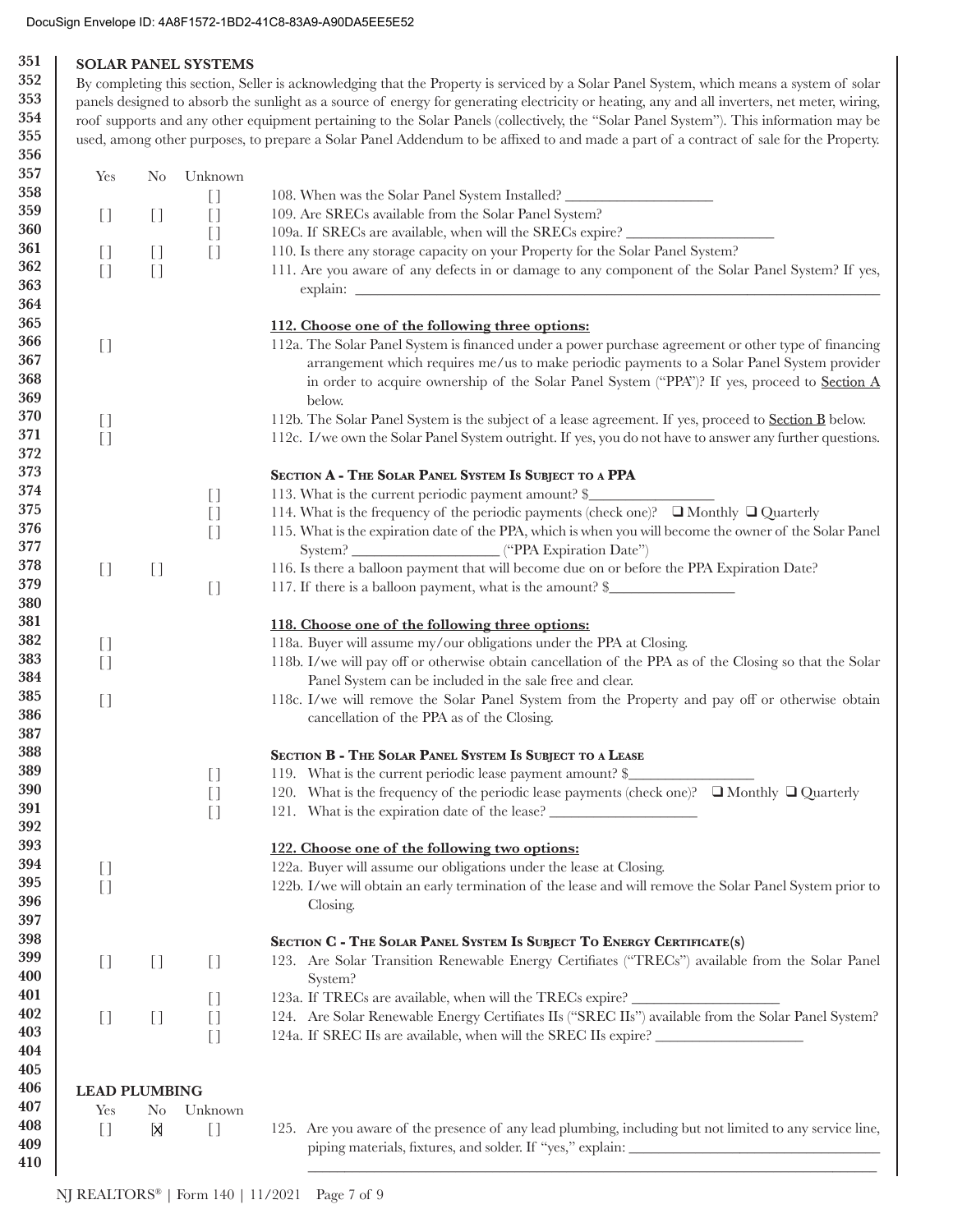#### 411 **ACKNOWLEDGMENT OF SELLER**

412 The undersigned Seller affirms that the information set forth in this Disclosure Statement is accurate and complete to the best of Seller's 413 knowledge, but is not a warranty as to the condition of the Property. Seller hereby authorizes the real estate brokerage firm representing 414 or assisting the seller to provide this Disclosure Statement to all prospective buyers of the Property, and to other real estate agents. Seller 415 alone is the source of all information contained in this statement. If the Seller relied upon any credible representations of another, the 416 Seller should state the name(s) of the person(s) who made the representation(s) and describe the information that was relied upon.

| -DocuSigned by:                                |                                                                                                                                        |
|------------------------------------------------|----------------------------------------------------------------------------------------------------------------------------------------|
| Scott Howard Eager                             | 1/12/2022   7:51 PM EST<br><u> 1990 - Jan Barbara Barat, prima popula</u>                                                              |
| SELPOZH CD7958D48B                             | <b>DATE</b>                                                                                                                            |
| DocuSigned by:                                 |                                                                                                                                        |
| Stephanic Beth Eager                           | 1/13/2022   8:21 AM EST                                                                                                                |
| SEL JBERG295F0A4D4                             | <b>DATE</b>                                                                                                                            |
|                                                |                                                                                                                                        |
| <b>SELLER</b>                                  | $\ensuremath{\mathsf{DATE}}$                                                                                                           |
| <b>SELLER</b>                                  | $\ensuremath{\mathsf{DATE}}$                                                                                                           |
|                                                |                                                                                                                                        |
|                                                |                                                                                                                                        |
|                                                | <b>DATE</b>                                                                                                                            |
|                                                | (If applicable) The undersigned has never occupied the property and lacks the personal knowledge necessary to complete this Disclosure |
|                                                | <b>DATE</b>                                                                                                                            |
|                                                |                                                                                                                                        |
|                                                |                                                                                                                                        |
|                                                |                                                                                                                                        |
|                                                |                                                                                                                                        |
|                                                |                                                                                                                                        |
|                                                |                                                                                                                                        |
| EXECUTOR, ADMINISTRATOR, TRUSTEE<br>Statement. |                                                                                                                                        |
|                                                |                                                                                                                                        |
|                                                |                                                                                                                                        |
|                                                |                                                                                                                                        |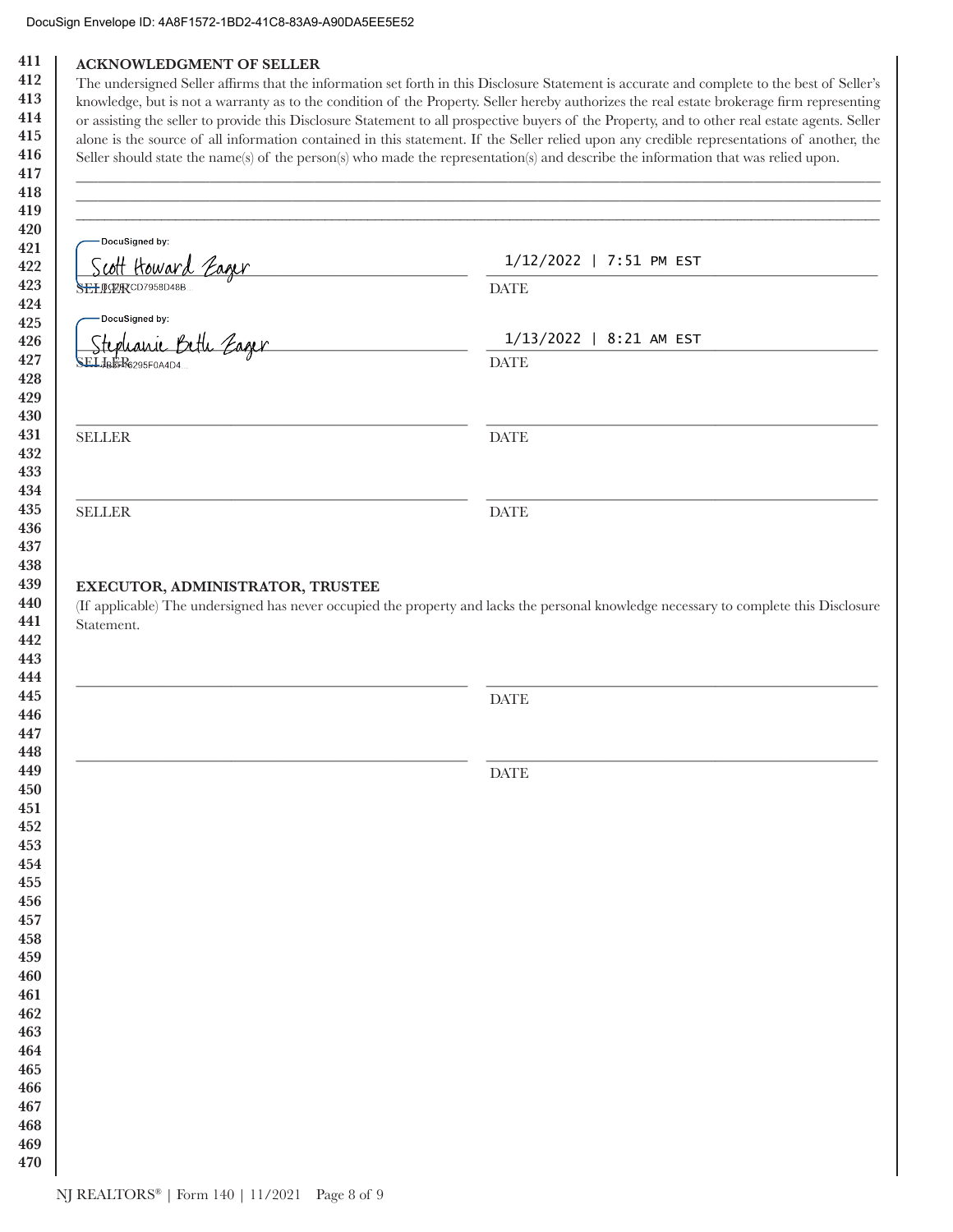#### RECEIPT AND ACKNOWLEDGMENT BY PROSPECTIVE BUYER 471

The undersigned Prospective Buyer acknowledges receipt of this Disclosure Statement prior to signing a Contract of Sale pertaining to 472 this Property. Prospective Buyer acknowledges that this Disclosure Statement is not a warranty by Seller and that it is Prospective Buyer's 473 474 responsibility to satisfy himself or herself as to the condition of the Property. Prospective Buyer acknowledges that the Property may be 475 inspected by qualified professionals, at Prospective Buyer's expense, to determine the actual condition of the Property. Prospective Buyer further acknowledges that this form is intended to provide information relating to the condition of the land, structures, major systems and 476 477 amenities, if any included in the sale. This form does not address local conditions which may affect a purchaser's use and enjoyment of 478 the property such as noise, odors, traffic volume, etc. Prospective Buyer acknowledges that they may independently investigate such local 479 conditions before entering into a binding contract to purchase the property. Prospective Buyer acknowledges that he or she understands 480 that the visual inspection performed by the Seller's real estate broker/broker-salesperson/salesperson does not constitute a professional 481 home inspection as performed by a licensed home inspector.

| PROSPECTIVE BUYER                                                                                                                                      | <b>DATE</b>                                                                                                                                                                                                                                                                                                                                                                                                                           |
|--------------------------------------------------------------------------------------------------------------------------------------------------------|---------------------------------------------------------------------------------------------------------------------------------------------------------------------------------------------------------------------------------------------------------------------------------------------------------------------------------------------------------------------------------------------------------------------------------------|
| PROSPECTIVE BUYER                                                                                                                                      | <b>DATE</b>                                                                                                                                                                                                                                                                                                                                                                                                                           |
| PROSPECTIVE BUYER                                                                                                                                      | <b>DATE</b>                                                                                                                                                                                                                                                                                                                                                                                                                           |
| PROSPECTIVE BUYER                                                                                                                                      | <b>DATE</b>                                                                                                                                                                                                                                                                                                                                                                                                                           |
| ACKNOWLEDGMENT OF REAL ESTATE BROKER/BROKER-SALESPERSON/SALESPERSON<br>form and that the information contained in the form was provided by the Seller. | The undersigned Seller's real estate broker/broker-salesperson/salesperson acknowledges receipt of the Property Disclosure Statement<br>The Seller's real estate broker/broker-salesperson/salesperson also confirms that he or she visually inspected the property with reasonable<br>diligence to ascertain the accuracy of the information disclosed by the seller, prior to providing a copy of the property disclosure statement |
| to the buyer.<br>form for the purpose of providing it to the Prospective Buyer.                                                                        |                                                                                                                                                                                                                                                                                                                                                                                                                                       |
|                                                                                                                                                        | The Prospective Buyer's real estate broker/broker-salesperson/salesperson also acknowledges receipt of the Property Disclosure Statement<br>1/13/2022   10:51 AM EST                                                                                                                                                                                                                                                                  |
| Susan adler<br>SELLER'S REAL PSTRIFF BROKER/<br>BROKER-SALESPERSON/SALESPERSON:                                                                        | <b>DATE</b>                                                                                                                                                                                                                                                                                                                                                                                                                           |
| PROSPECTIVE BUYER'S REAL ESTATE BROKER/<br>BROKER-SALESPERSON/SALESPERSON:                                                                             | <b>DATE</b>                                                                                                                                                                                                                                                                                                                                                                                                                           |
|                                                                                                                                                        |                                                                                                                                                                                                                                                                                                                                                                                                                                       |
|                                                                                                                                                        |                                                                                                                                                                                                                                                                                                                                                                                                                                       |
|                                                                                                                                                        |                                                                                                                                                                                                                                                                                                                                                                                                                                       |
|                                                                                                                                                        |                                                                                                                                                                                                                                                                                                                                                                                                                                       |

528 529 530

527

482